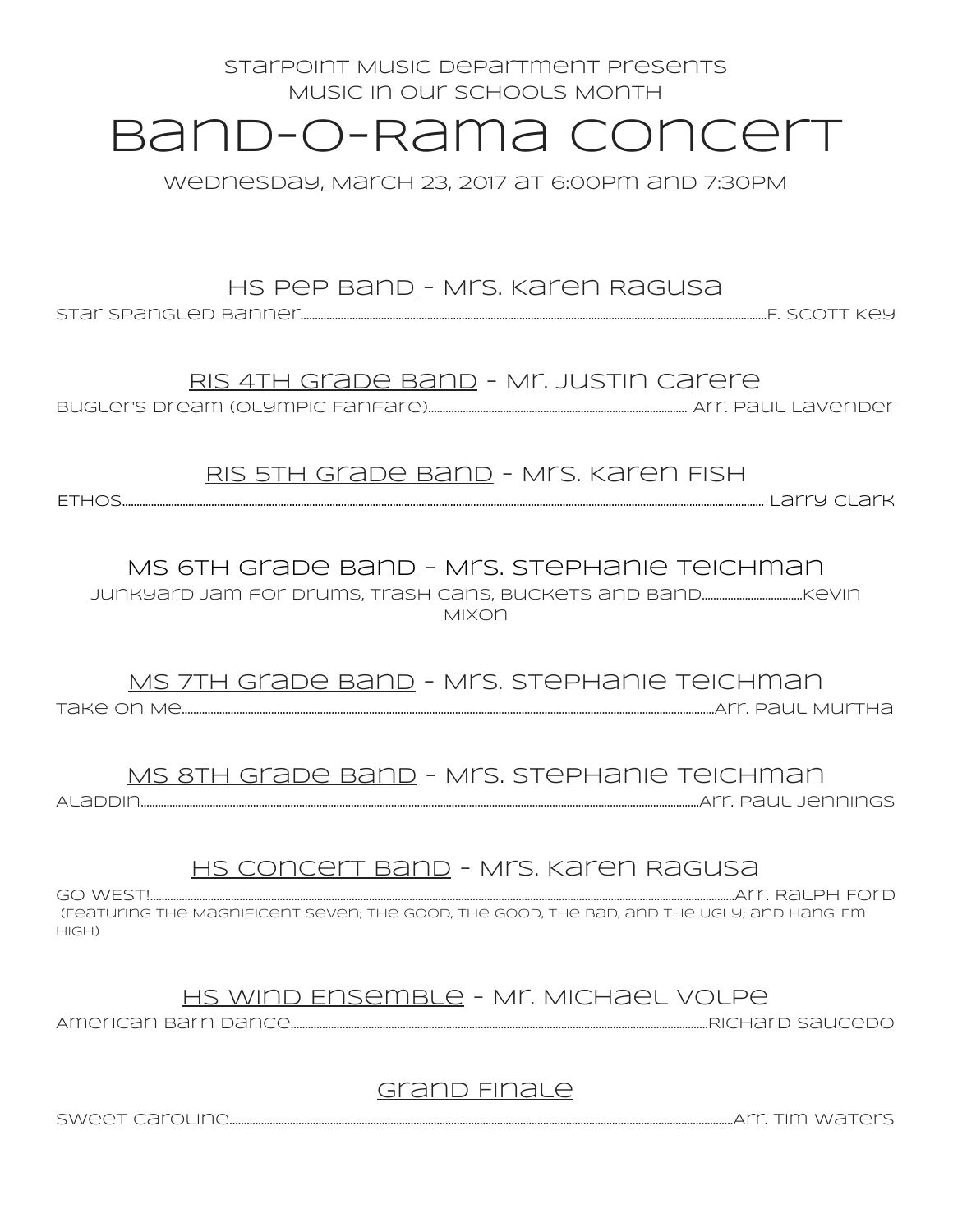# 4TH Grade Band

## **FLUTE**

Ireland Andrews Claire Bailey Elise Benedict Isabella Briggs Julia Brodfuehrer Cameron Carmody Hannah Chronister Chloe Cooney Emma coughun Caitlin Deney Maeve Doherty Ella Ernst Addison Genkinger Marcella Glena Brianna Grzybek Trystin Kagels Courtney Kiff Natalee Lawrence Julia Lukasik Luke Maliszewski Makayla Moore Jasmine Nosbisch Morgan Oakes Alexi Riggles Avery Russell Madelyn Schmidt Payton Trimble caitun valentine Lyla Wasilewski

## **CLARINETS**

Devin Alvarez Danica Amacher Emma Bowers Paige Bull

### **CLARINETS CONTINUED**

Ryan Caro Julia Catanese Ella Churpita Hayley Cress Lily Curione Natalie Dwyer Mia Giamberdino Clare Hillery Sophie Hugill Jessica Jauch Alexa Johnson Evan Kunkel Christopher Kvidahl Sarah Leberman Nicole Lewis Jaylyn Linderman Matthew Maliszewski Alexandra Manns Kaylie Marmo Lily McKie Kaitlyn Meahl Megan Milleville Anna Murzynski Gianna Palazzo Blake Pasnik Cassidy Robideau Emma Schwabe Victoria Sexton Christopher Swanson Gianna Vicki Casey Washburn Madeline Wilger

## **ALTO SAXOPHONES**

Hugh Adams Brayden Arter Emily Bannister WILLIAM BICHLET Kevin Bridge Jr Robert Burgio Noah Cairns Lillian Cook Sean Curvin Simon Dickey Gianna DiPasquale Jordan Duncan Drew Fish Madison Harris Aiden Hinchy Charles Hylkema Mason Jozwiak Vincent Kankolenski Liam Keelty Emily Lombardo Patrick Murray Benjamin Olson Annabelle Pacouloute Preston Pulver Tyler Ranger Nolan Schmidt Sophia Waliszewski Dmitry Zhilevich

## **TRUMPETS**

Tyler Baker Meadow Berube Ava Brodfuehrer Justin Brown Dominic Campbell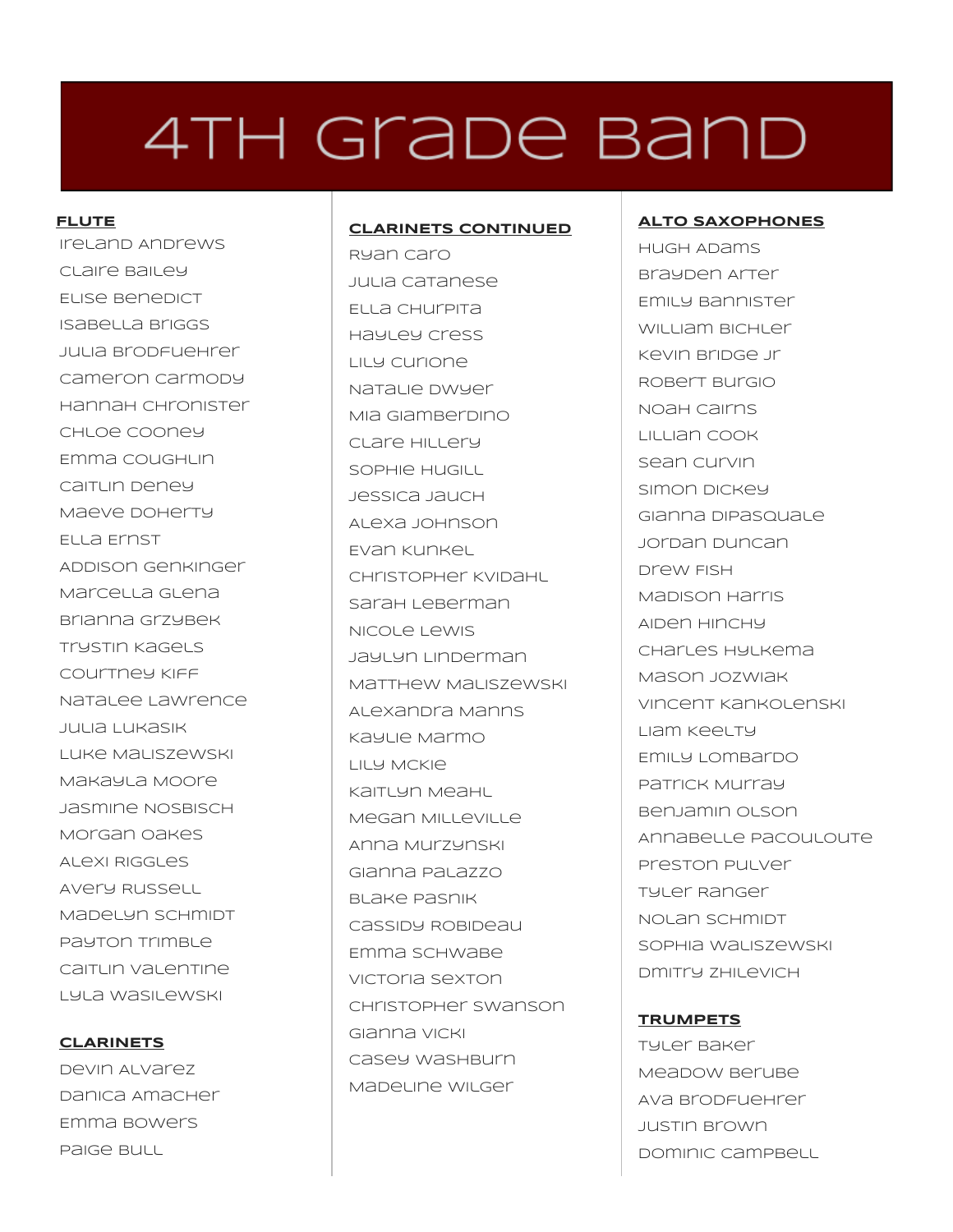### **TRUMPETS CONTINUED**

Brady Case Deanna Doctor Jackson Griesmer Bianca Jeffords Colyn Kasprzak Tyler Kinyon Logan Lemieux Lucas Lombardo Timothy Lukasik Tristen Madden Sydney Martin Joshua McLellan Lucas Pachan Nicholas Prezioso Richard Quast Isaac Salman Matthew sanchez Parker Styrzo Luke Tanis Natalee Touralchuk Griffin Trabold Vincent Viele Benjamin Walck

## **TRUMPETS CONTINUED** Sean Wellsby

Savannah Yocum Mason Youngman

#### **TROMBONES**

zachary *AGro* Christian Battaglia Marco Diaz Sean Fields Ethan Full Ethan Getsler Jack Kempf Jack Marchetti William Mollosky, Jr Stanislau Nichyparuk Joseph Robertson Anthony Scott Madison Udell Ryan Wellsby Thayer Wheeling Maxwell Williamson Eric Wolf Jacob wurstner

**BARITONES** Madeline Anthony Colby Bashor

## **ELECTRIC BASS**

Brady Cunningham Alexander LaBarbera Aaron Parsons

### **PERCUSSION**

Erin Benson Drew Calvello Adam Dwyer Ella Gielow Matthew Laubacker Kyler Lee Connor Meyers Brady Moeller Madison Remillard Nathan Staddon Aydan Weese

# 5TH Grade Band

### **FLUTES**

Isabella Billanti Adelaide Boswell Lauren Ceno Courtney Cianflone Addison Ensminger Ellie Fritton Brianna Ginnane Isabella Greco Hudson Holzbaur Ava Jones Eva Volpe

## **OBOE**

Madeline Lavelle

#### **CLARINETS**

Miriam Bloomer Kayla Boron Ella Casullo Julianna Cosimano Michael Cyr Siena Dellapenna Olivia Eberz Ella Franke

## **CLARINETS CONTINUED**

Gabriella Greco Emma Hobel LILLY HUTTenmaier Leila Lis Olivia Pirinelli Mikayla Swann Emily Walby Evan Walpole

## **BASS CLARINET** Brian Kuehfus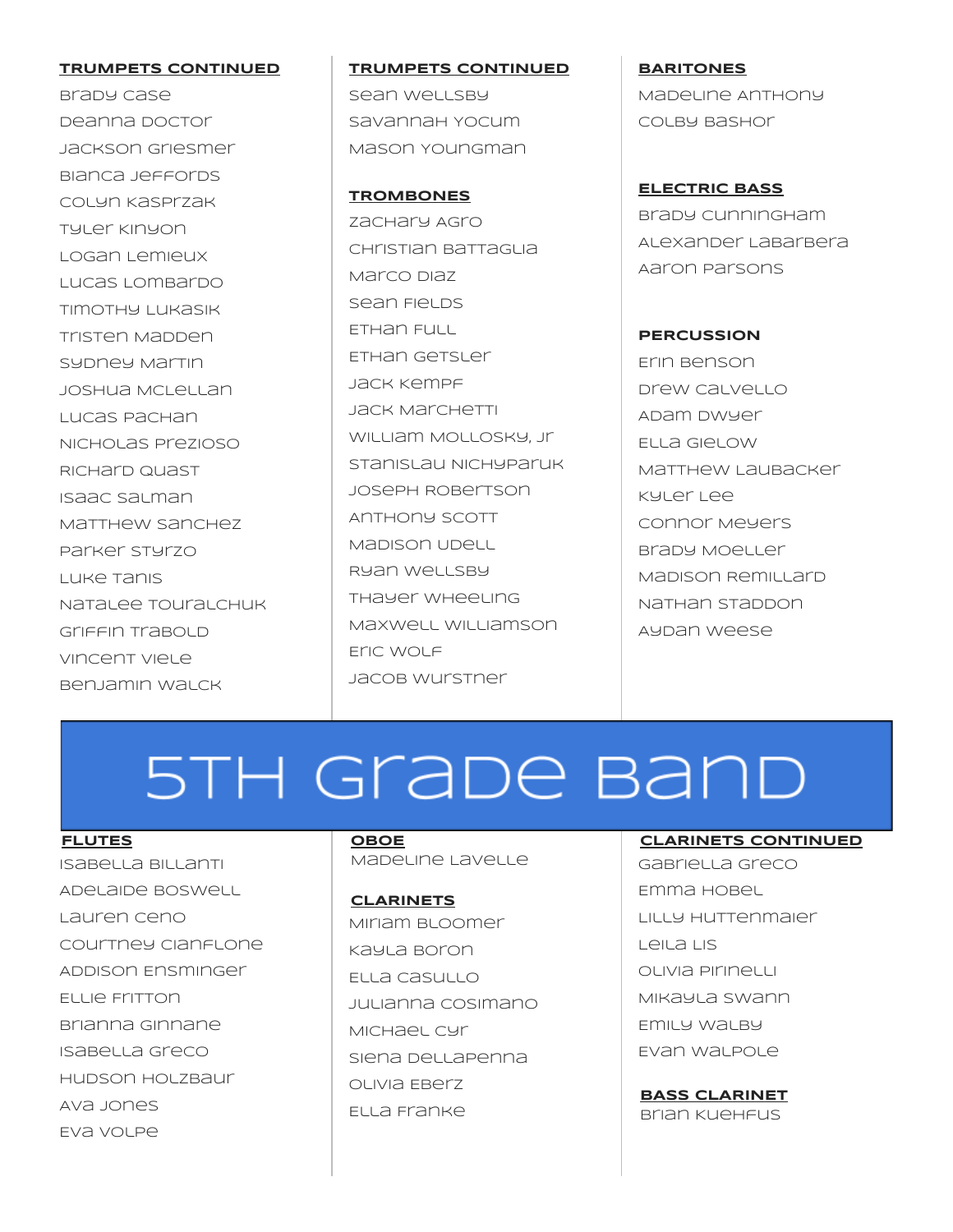## **ALTO SAXOPHONES**

Lorn Anderson Megan Bevilacqua Ethan Ernst Gavin Farrell Maxwell Kneeppel Jack Krawczyk Robert Kuznicki Gavin Russell Griffin Schmidt Jakob Stolzenburg Julia Streams Joshua Szymanski Logan Wanecski

**TENOR SAXOPHONES** Matthew Edwards Samuel Lindaman

## **FRENCH HORNS**

Erin Callahan Kaylee Weierheiser

## **TRUMPETS** Sarah Barnum

Sienna Budz Jack Hawkins Kaity Hersee Larkin Kuzara Cecilia LaFever Brynn O'Connell Nathan O'Lay Charles Olson Marlea Petroziello Brett Phillips Aidan Preisch Hayden Schuler Sabrina Sullivan Stanley Surman Theodore Walek zachary wiseman Anthony Zambito

## **TROMBONES**

Luca Curione Richard Deney Zack Ely Zachary Genkinger Joseph Muscarella Savana Rabideau

**BARITONE** Samuel Tomm

**TUBA** Joseph Fedder

## **PERCUSSION**

Nolan Armitage Zachary Clarke Derek Kneeppel Matthew Myhalenko James Runfola Jake Stickney

# 6TH GraDe Band

## **FLUTES**

Charliana Barone Anneliese Lasher Berkley Messer Ava Pytlik Leah Randolph Madelyn Scalzo Jadyn Siuta Sarah Strobel

## **OBOES**

Allison Behe Ainsley Innus

## **CLARINETS**

Gwen Adams Clara Apolito Miranda Bugay-Dixon Breanna cullugan Julia DiPasquale Anna Floreano Taylor Harris Lily Keidel Kate Kenyon Madeline Murray Ashlyn Schwagler Morgan Szpilewski Cody Wong Tyler Worral

## **ALTO SAXOPHONES**

Davin Doctor Haley Flynn AnaSophia Lee Justin Pittler Travis Pollow Ben Stenman Jonathan Zawada

**BASS CLARINET**

Maggie Fidanza

**BARI SAX** Aidan Swartz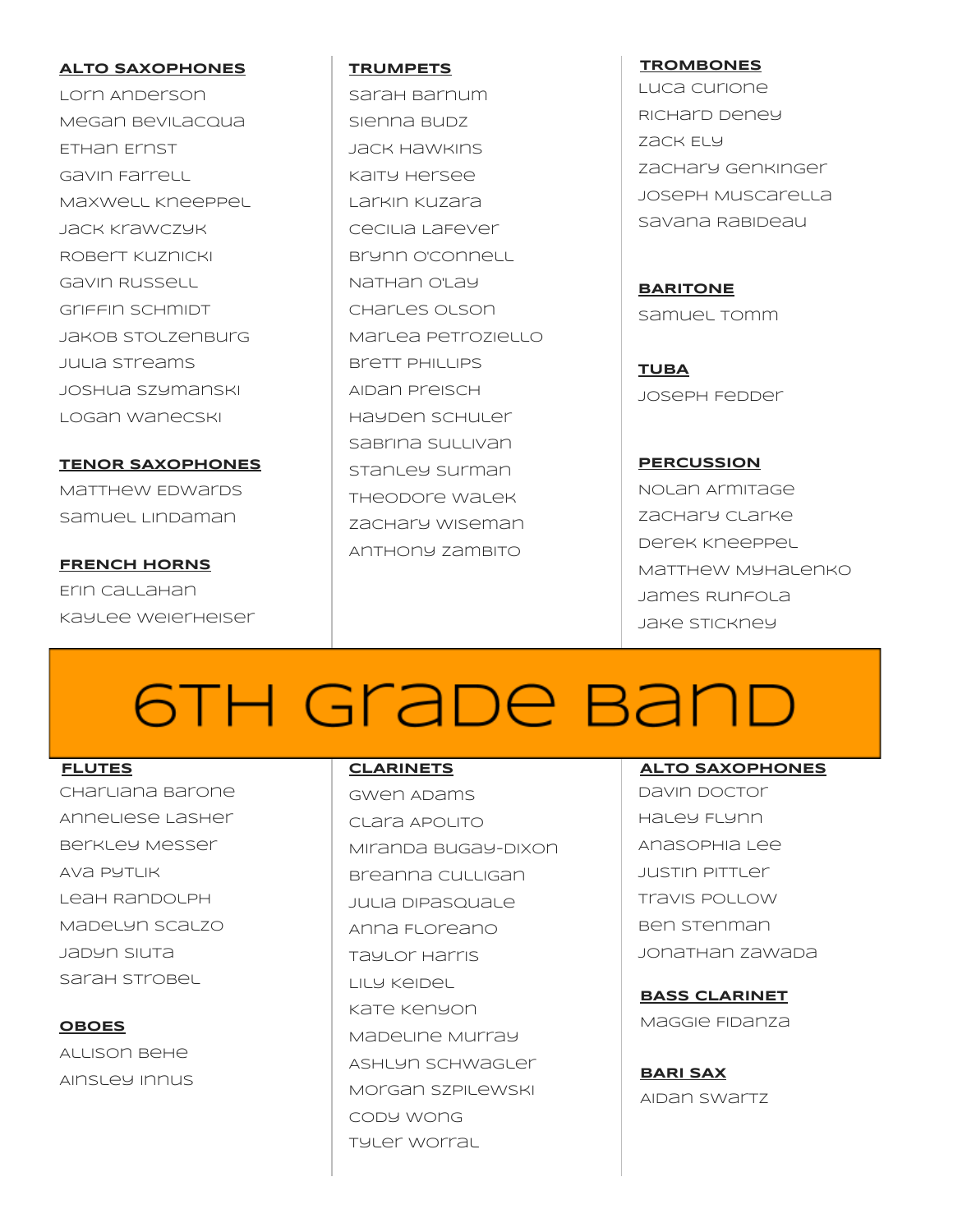#### **TRUMPETS**

Terra Beecher Collin Blech Nicholas Brady Luke Davis Joshua Griffith Jonathan Hayes Ella Kenyon Hannah Laubacker Colby Madden James Manguso Aiden Prince Anne Santor

**TRUMPETS CONTINUED** Glenn Teeto Avery Webb zachary zorn

**TROMBONES** Makaela Day Ryan Kalinski Joshua Linderman Trevor Lock Philip Pirinelli Matthew Tillman

**ELECTRIC BASS/FLUTE** Anna Solar

**TUBA** Ayden Eleey

**PERCUSSION** Robert Bashor Abagail Johnson Alex Kirk Kai Messmer Nathan Olson Ray-Anne Pacouloute Krish Patel Jeremiah Roselund Allison Smith Ben Wurstner

# 7TH Grabe Band

#### **FLUTES**

Alyssa Armitage Sara Biniszkiewicz Vivian Budny Grace DiaPaul Rachel Dickey Sadie Eckler Grace Galipeau Mackenzie Gellerson Julia Howell Gabriela Lewczyk Alexis Lichtenberger Molly McManus JILLIan <sub>O'Connell</sub> Lydia Roselund Allison Schuler Alyssa Stisser Daisy Walek Haley Waliszewski SHeripan werth

### **CLARINETS**

Madison Beckman Morgan Bennett Ryan Bevilacqua Marissa Chase Carly Dell'Oso Mackenzie Hutchins Adrienne Licata Vivian Nelson Emma Nesbit Emma Patcyk Meredith Peehler Amanda Simano Michaela Staskiewicz zoe Tillman

**BASS CLARINET** Connor Valentine

**TENOR SAX** Lindsay Blount Mia Neal

#### **ALTO SAXOPHONE**

Joshua Beccue Emilie Burt Aleks Englert Dylan Feist Justin Gerhard Joshua Pittler

#### **TRUMPETS**

Emma Browka Matt Ciraolo Anthony Ginnane Jonathan Gunning Noah Kasprzak David Pilecki David Prozapas Ashleigh Schreader Troy Tanis Justin Vu

**BARI SAX** Hunter Hodge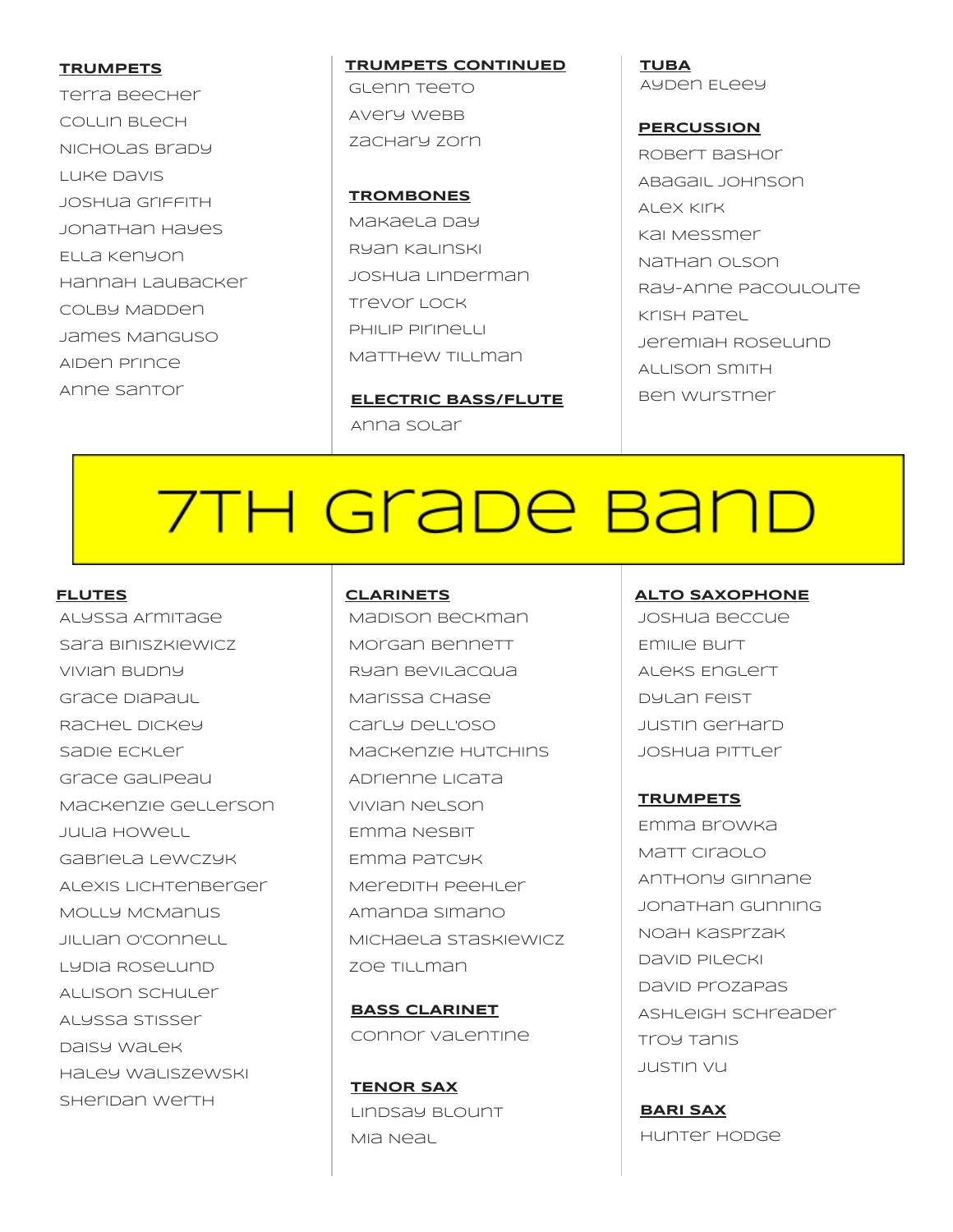**TROMBONES** Nate Adams Joshua Beecher David Day Justin Petricca Trevor Pollow

**ELECTRIC BASS** Peyton Lyness

**MALLETS & PIANO** Veda Jauch Jeremy Parinas

**PERCUSSION** Nate Lee Joseph Bull Alex Buzzeo

Arden Moeller Riley Nixon Aaron Wunderlich

# **8TH Grade Band**

**FLUTES** Caleigh Alvarez Sierra Kneeppel Rachel Roszman Kaitlyn Vu

**OBOE** Jenni Willms

**BASSOON** Daniel Pyskaty

**CLARINETS** Evan Bush **Gabriella** Colton Emily Hylkema Rebecca Joslyn Casey Meyers Rebecca Smith Zoe Smith

**BASS CLARINET** Colton Hudson

### **ALTO SAXOPHONES**

Risa Gasser Thomas Klamut Dylan Lyness Jeremy McDonald Shannon Prentice Dominick Scalzo

**TENOR SAXOPHONE** Jude Lord

**BARI SAX** Cole Benson

**TRUMPETS** Katelyn Hawkins Cole Jenkins **CHristian** Kankolenski

**FRENCH HORN** Hannah Schubring **TROMBONES** Jackson Keidel Armand Moskaluk Cameron Prince Zack Weber

**BARITONES** Logan Ellingson Beckham Peehler

**ELECTRIC BASS** Ethan Bannochie Ian DeWilde Sam Lee **BO Wrate** 

**PERCUSSION** Joseph Cappellino Joseph Glaser Brendan Hahn Nick Illenz Brendon Lauer Luke Parsons Jacob Pytlik Joshua Randolph Alexa Weber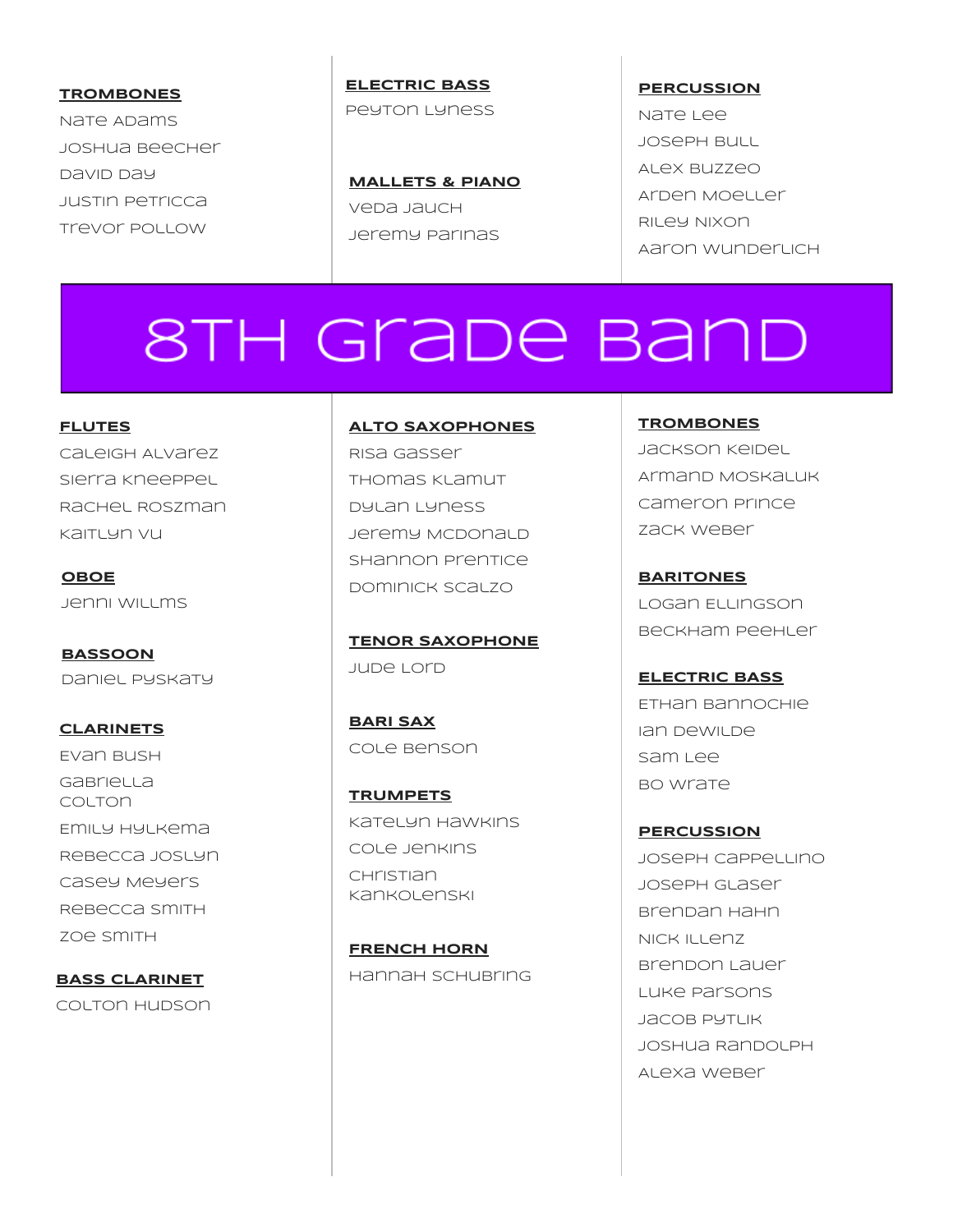# HS CONCELT BAND

**FLUTES**

Alexis Briggs Renee Edbauer Emilee Larson Marissa Peters Alina Prozapas Emma SCHOenFeLD Jaclyn Stickney Mackenzie Toponak

**CLARINETS**

MIA AMOLD Nicole Bennett William Birkemeier Megan Callahan Katie Putney Shayla Tillman Megan Urchik Grace Vieaux

**ALTO SAXOPHONES** Julia Beutel Derek Clemons Cameron Kufchak

**TENOR SAXOPHONE** Jacob Buczkowski Jonathan Klamut

**TRUMPETS** Sara Danwin Cameron Kneeppel Joshua Poole Claire Szathmary Evelyn Maerten

**BASS** Joshua Mahar

**ELECTRIC BASS** Zackery Dawson Ethan Wickham

**BASS CLARINET** Hayley Held

**BARITONE** Anya Fink

**TROMBONES** Wyatt Kneeppel Nicholas Kovach Tyler Roszman

**TUBA** Brian Leavell

**PERCUSSION** Alyssa DiaPaul Haley Lucas Gavin Lyness Jack Putney Bradley Smith

# HS WIND ENSEMBLE

**FLUTES** Elizabeth Barnes Kaylee Birtch Elina Chase Kelsey Juchem Gabrielle Palumbo Nicole Valentine Vienna Volpe

**OBOE** Victoria Guagliano

**ALTO SAXOPHONES** Haley Kugler Zachary Lyness Steven Moskaluk Jacquelyn Williams **TENOR SAXOPHONE** Christopher Palumbo

**BARI SAX** Renee Jaenecke

**BARITONE** Brandon Wunderlich